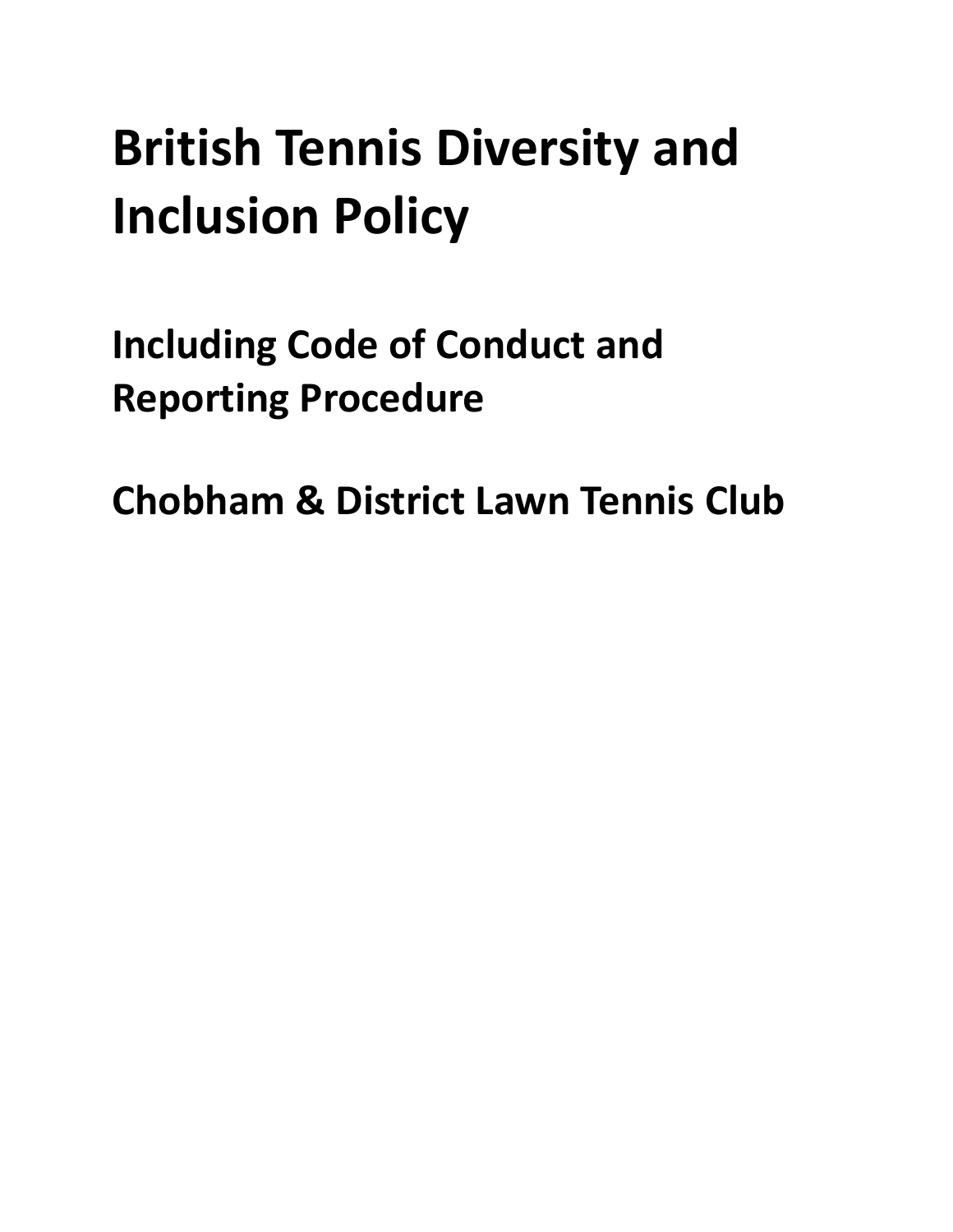### **Concern Reporting Procedure**

Anyone who has concerns that they or someone else is being discriminated against or has been a victim of discriminatory language or behaviour should:

| <b>Respond</b> | Listen carefully to what the person is telling you. Do not interrupt; keep questions to a<br>minimum; do not promise to keep the information secret                                                                                                                                                                                                                                                                                                                                                                                        |                                                                                                                                                                                                                                                                                                                                                                                                                                                                                                                                                                                                                                     |
|----------------|--------------------------------------------------------------------------------------------------------------------------------------------------------------------------------------------------------------------------------------------------------------------------------------------------------------------------------------------------------------------------------------------------------------------------------------------------------------------------------------------------------------------------------------------|-------------------------------------------------------------------------------------------------------------------------------------------------------------------------------------------------------------------------------------------------------------------------------------------------------------------------------------------------------------------------------------------------------------------------------------------------------------------------------------------------------------------------------------------------------------------------------------------------------------------------------------|
| <b>Refer</b>   | Is someone in immediate danger?<br><b>YES</b><br>Call the police (999)<br><b>THEN</b>                                                                                                                                                                                                                                                                                                                                                                                                                                                      | <b>NO</b><br>Talk to the club's Membership Secretary in<br>confidence; Talk to the LTA Safe and Inclusive<br>Tennis Team * (020 8487 7000) as soon as<br>possible [Mon-Fri, 9am-5pm]. If the Safe and<br>Inclusive Tennis Team is unavailable and you<br>want advice before the next working day, call<br>the NSPCC (0808 800 5000) or Parent Line<br>Scotland (0800 028 2233) if your concerns is<br>about a child.<br>If your concern us about an adult ask them for<br>details of your Local Authority Adult Social Care<br>Services.<br>Hate crime can alternatively be reported<br>through True Vision at www.report-it.org.uk |
| <b>Record</b>  | Write an objective account of your concerns immediately using the Reporting a<br>Concern Form found in our website Safe and Inclusive Tennis page. Send it to the LTA<br>Safe and Inclusive Tennis Team within 48 hours of the concern/disclosure<br>(safeandinclusive@Ita.org.uk)<br>Handling a concern/disclosure can be emotionally difficult. If you would like to talk to<br>someone after making a concern/disclosure, contact the LTA Safe and Inclusive Tennis<br>Team by phone 020 8487 7000 or email safeandinclusive@lta.org.uk |                                                                                                                                                                                                                                                                                                                                                                                                                                                                                                                                                                                                                                     |

**\*** In Wales? You can also contact the Wales Safe and Inclusive Tennis Lead (029 2046 3335). In Scotland? You can also contact the Tennis Scotland Safe and Inclusive Tennis Lead (0131 444 4154).

(See appendix C for more details on what to do if a disclosure from a child or adult at risk is made to you)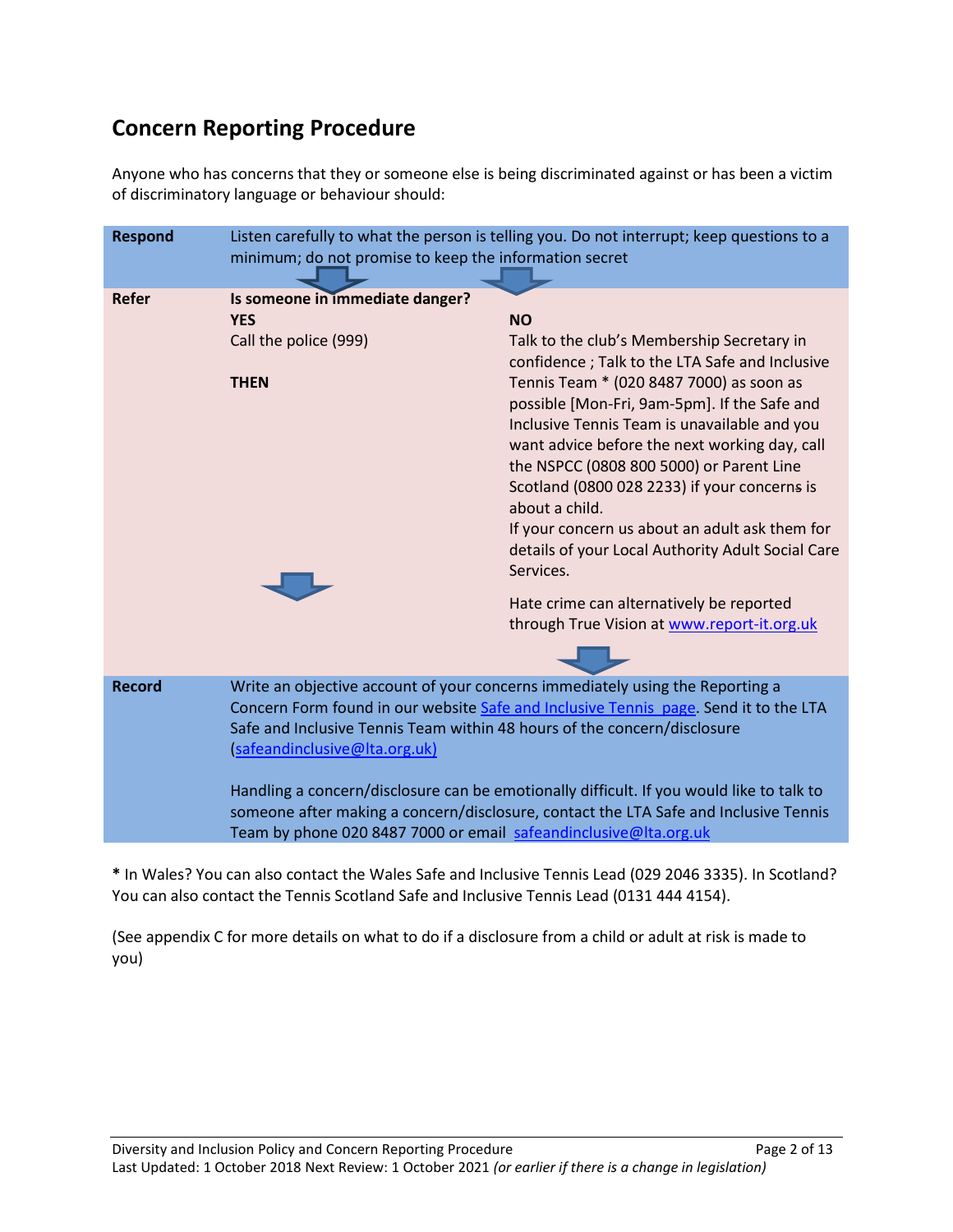#### **Diversity and Inclusion in Chobham & District Lawn Tennis Club**

This Policy sets out our commitment and includes our Safe and Inclusive Standards, Code of Conduct (page 8) and Reporting Procedure (page 2) and it supports our overall aims for diversity and inclusion that are to ensure that:

- Tennis is diverse and inclusive
- Diversity and inclusion are embedded in our club's culture and our behaviours
- We create a culture where inclusive leadership thrives
- We take a proactive approach using positive action to ensure that communities and individuals are valued and able to achieve their full potential.

To achieve these aims we believe that everyone involved in Tennis has a vital role to play in promoting diversity and inclusion and we ask everyone to become Safe and Inclusive Tennis Champions – proactively promoting Safe and Inclusive tennis and taking action against all forms of discrimination.

We are proud to have a Diversity and Inclusion Policy that demonstrates our commitment to making tennis diverse and inclusive. The commitment to Diversity and Inclusion is upheld by all - Lawn Tennis Association (LTA), Tennis Scotland, Tennis Wales and the Tennis Foundation.

These commitments are fully supported by the Chobham & District Lawn Tennis Club Committee.

Together we can make a positive difference to people from different backgrounds to participate in Tennis at our club.

Thank you.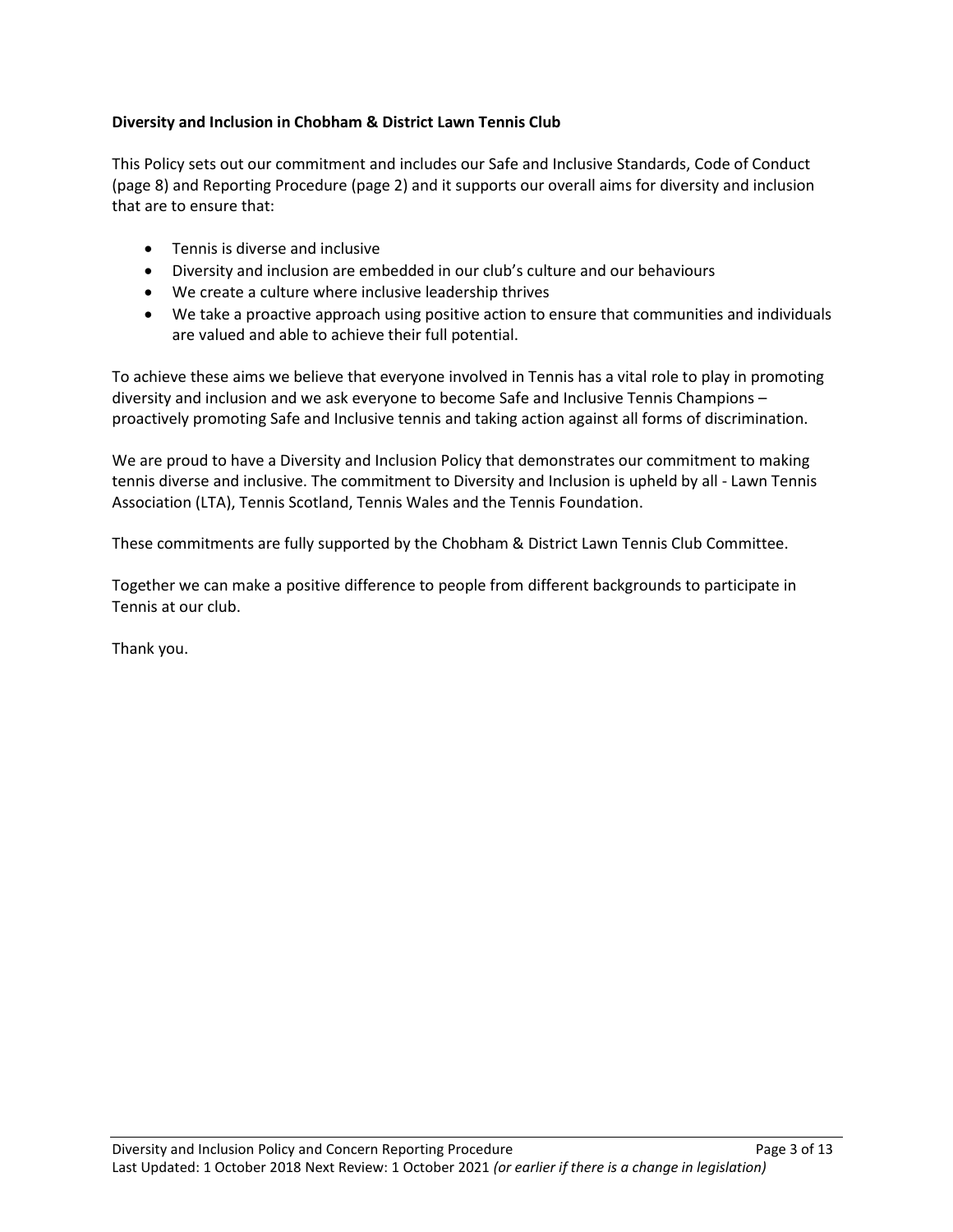#### **Diversity and Inclusion Policy**

#### **1. Policy Statement**

This Diversity and Inclusion Policy, Standards, Code of Conduct and Reporting Procedure are applicable to Chobham & District Lawn Tennis Club and are based on similar policies of:

- The Lawn Tennis Association (LTA)
- Tennis Scotland
- Tennis Wales
- The Tennis Foundation.

As a club we contribute actively to enable more people to play tennis more often, in a manner that it is safe, inclusive, and fair. This applies regardless of a person's age, disability, gender reassignment status, sex, marital or civil partnership status, pregnancy or maternity, race, sex, sexual orientation, religion, race or sexual orientation, socio-economic status or any other background.

We recognise that many concerns and/or disclosures may have both safeguarding and diversity and inclusion elements to them. This policy reflects this through its reporting procedures, which replicate the safeguarding concern reporting procedures.

This Policy strives to minimise risk and support our venue, programmes, events and individuals to deliver and experience a positive tennis experience for everyone. The Reporting Procedures in page 2 outlines how to respond to safeguarding or discrimination concerns/disclosures.

#### **2. Use of Terminology**

We have adopted the following definitions to explain our approach to diversity and inclusion in tennis:

**Discrimination** – treating someone in a less favourable way and causing them harm, because of their age, disability, gender reassignment, marriage or civil partnership, pregnancy or maternity, race, religion or belief, sex or sexual orientation

**Diversity** – acknowledging, celebrating and respecting the differences between groups of people and between individuals. We will work to ensure that people can be assured of an environment in which their rights, dignity and individual worth are respected, and in particular that they are able to enjoy their sport without the threat of intimidation, victimisation, harassment or abuse.

**Harassment** – unwanted conduct related to a relevant protected characteristic, which has the purpose or effect of violating an individual's dignity or creating and intimidating, hostile, degrading, humiliating or offensive environment for that individual or creates an intimidating, hostile, degrading, humiliating or offensive environment. The focus is on the perception of the complainant not the intent of the perpetrator. Employees can complain of behaviour they find offensive even if it is not directed at them.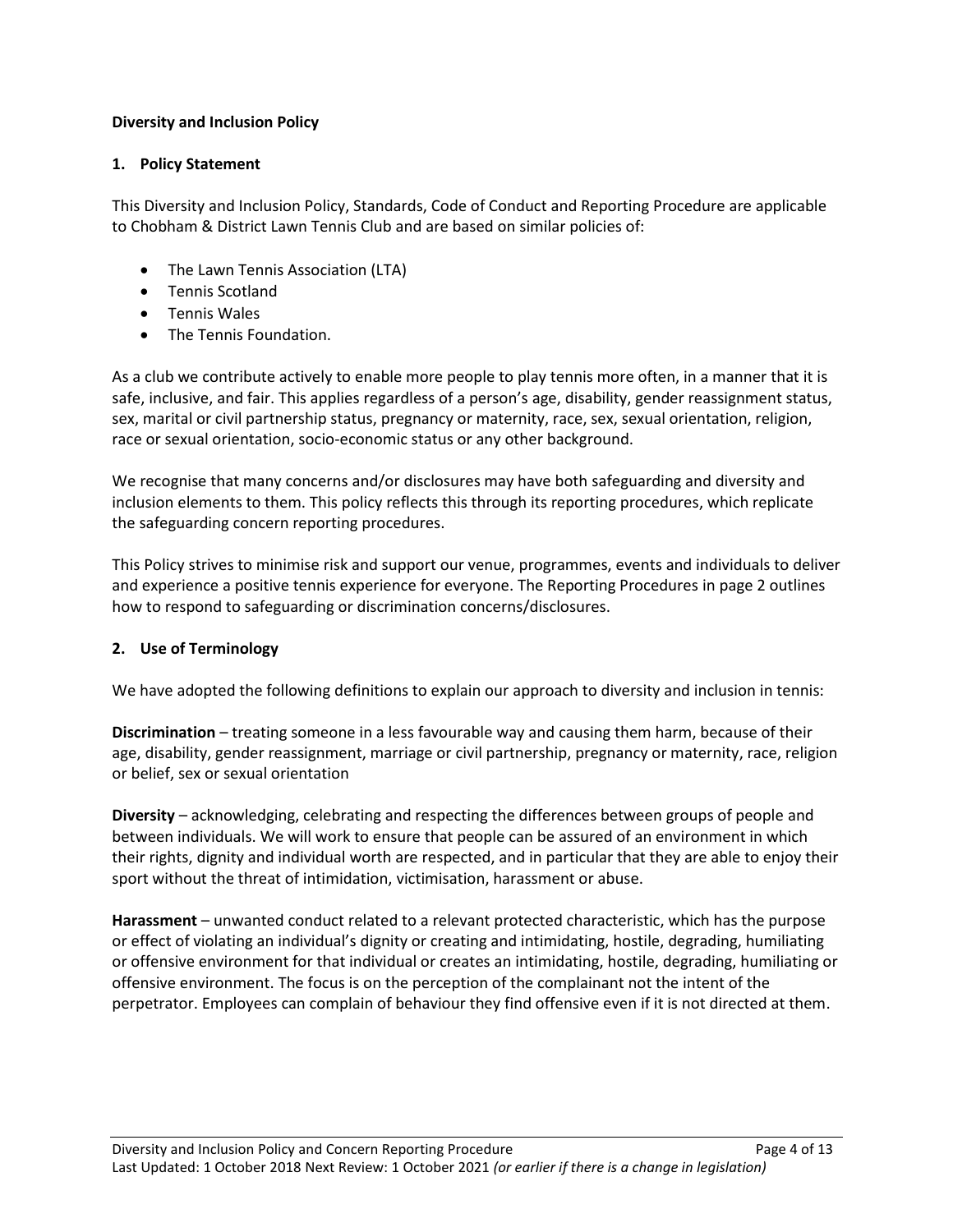**Inclusion** – ensuring that tennis is equally accessible to any member of the community so they can be fully involved in whatever capacity they choose; and that they are supported to achieve their potential in any capacity e.g. player, employee, volunteer, coach or official. We will work to ensure that people have a genuine and equal opportunity to participate to the full extent of their own ambitions and abilities, that they feel respected and valued and are not singled out, with regard to their age, disability, gender reassignment status, sex, marital or civil partnership status, pregnancy or maternity, race, sex, sexual orientation, religion, race or sexual orientation, socio-economic status or any other background.

**Positive action** – Chobham & District Lawn Tennis Club is committed to taking positive steps to counteract the effects of physical or cultural barriers – whether real or perceived – that restrict the opportunity for all sections of the community to participate equally and fully. We will ensure that we institute, support or contribute to appropriate measures or initiatives that enable access to tennis and participation in associated activities by people from any group that is under-represented in tennis or has difficulty accessing it and that they can do so with dignity or without being singled out.

(See Appendix A for full glossary of terms)

#### **3. Scope**

Chobham & District Lawn Tennis Club has direct safe and inclusive responsibility for:

- Staff, consultants, coaches and officials they employ;
- Volunteers, including board members and councillors they recruit;
- Venues they own;
- Events and programmes they run; and
- Ensuring all accreditation requirements are met by accredited coaches, officials and venues.

We recommend and support the development of good diversity and inclusion practice to:

- Accredited coaches, officials and venues;
- Players, parents and carers;
- Volunteers recruited by other organisations;
- Venues hired by or on our behalf
- Club Events.

This Policy is in line with national legislation (see appendix B for details of the relevant legislation) and applicable to our club, specifically to every person and place that we have direct safe and inclusive responsibility for.

#### **4. Responsibility for implementation of the Diversity and Inclusion Policy**

#### **Diversity and inclusion is everyone's responsibility: not responding to discriminatory or unacceptable language and behaviour is not an option.**

 The club's Committee and Chairman have overall accountability for this Policy and Reporting Procedure, for being the strategic lead on diversity and inclusion and for ensuring compliance with the relevant legislation (see Appendix for details).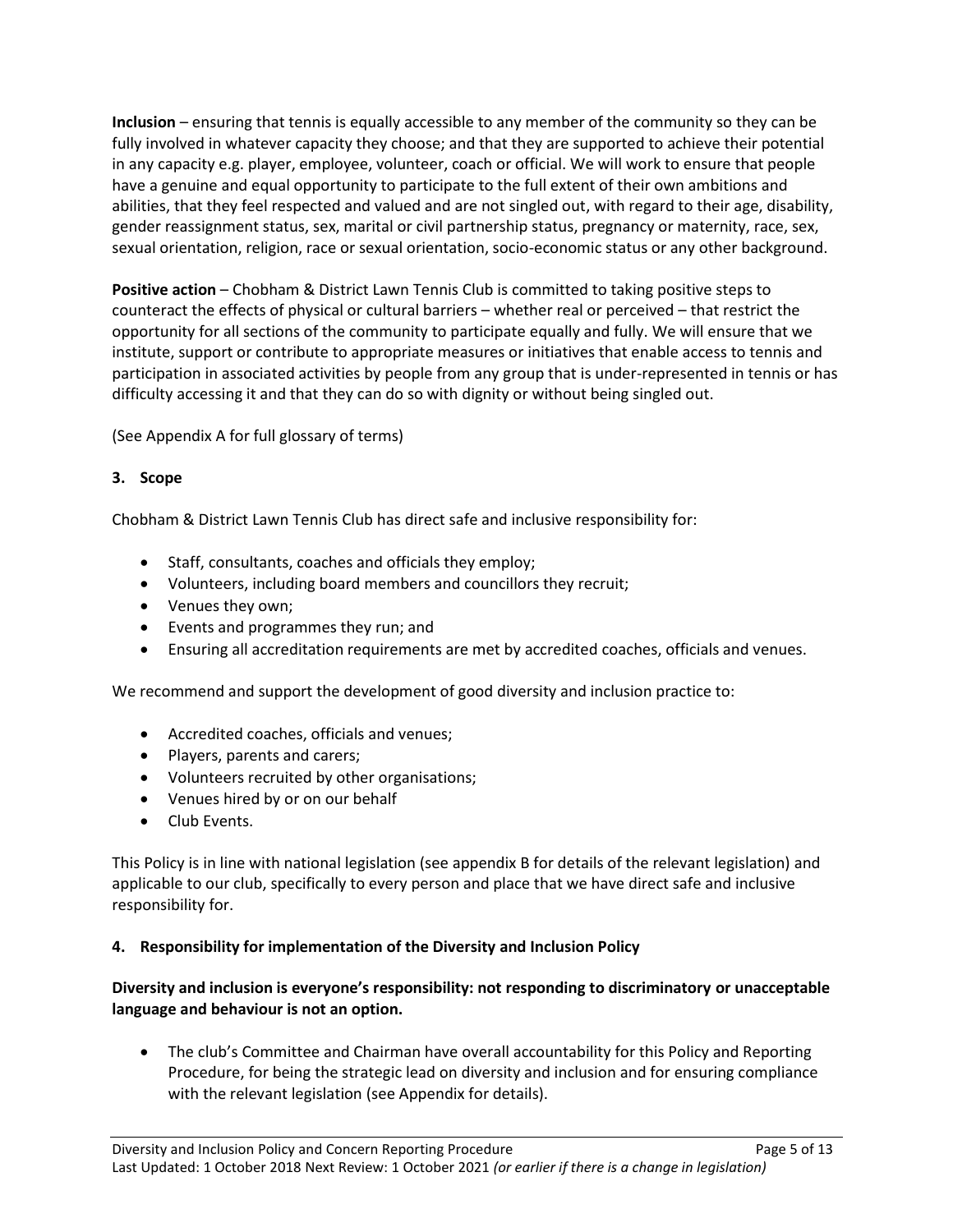- The club's Chairman and Membership Secretary have overall responsibility for implementation of the policy.
- The Chairman and Membership Secretary of the club are responsible for updating this Policy and Reporting Procedure in line with legislative and organisational developments; and develop a strategic and proactive approach to diversity and inclusion and respond to discrimination concerns.
- The Club's Membership Secretary is responsible for supporting the club to identify where diversity and inclusion support is required; to implement safe and inclusive procedures; promote diversity and inclusion principles, including the Safeguarding and Reporting Procedure, to all the venues they manage, programmes, events and individuals including players, parents and carers.
- All staff, consultants, coaches, officials and volunteers involved in tennis are responsible for raising diversity and inclusion concerns with the club's Membership Secretary to start with; then the Safe and Inclusive Tennis team if applicable, as outlined in the Reporting Procedure.
- Players, parents and guardians are responsible for upholding the Code of Conduct and Reporting Procedure.
- The Chobham & District Lawn Tennis Club committed to:
	- o formally adopt this policy,
	- $\circ$  take steps to ensure that our committee, members, participants and volunteers behave in accordance with the policy, including where appropriate taking disciplinary action under our constitution;
	- $\circ$  ensure that access to membership as well as access to participation is open and inclusive;
	- $\circ$  publish accurate information about the location and accessibility of our facilities; and
	- $\circ$  support measures and initiatives that British Tennis may institute or take part in to advance the aims of this policy as part of our commitment to our LTA membership.

Where there is a diversity and inclusion concern/disclosure:

 The individual who is told about, hears, or is made aware of the concern/disclosure is responsible for following the Concern Reporting Procedure above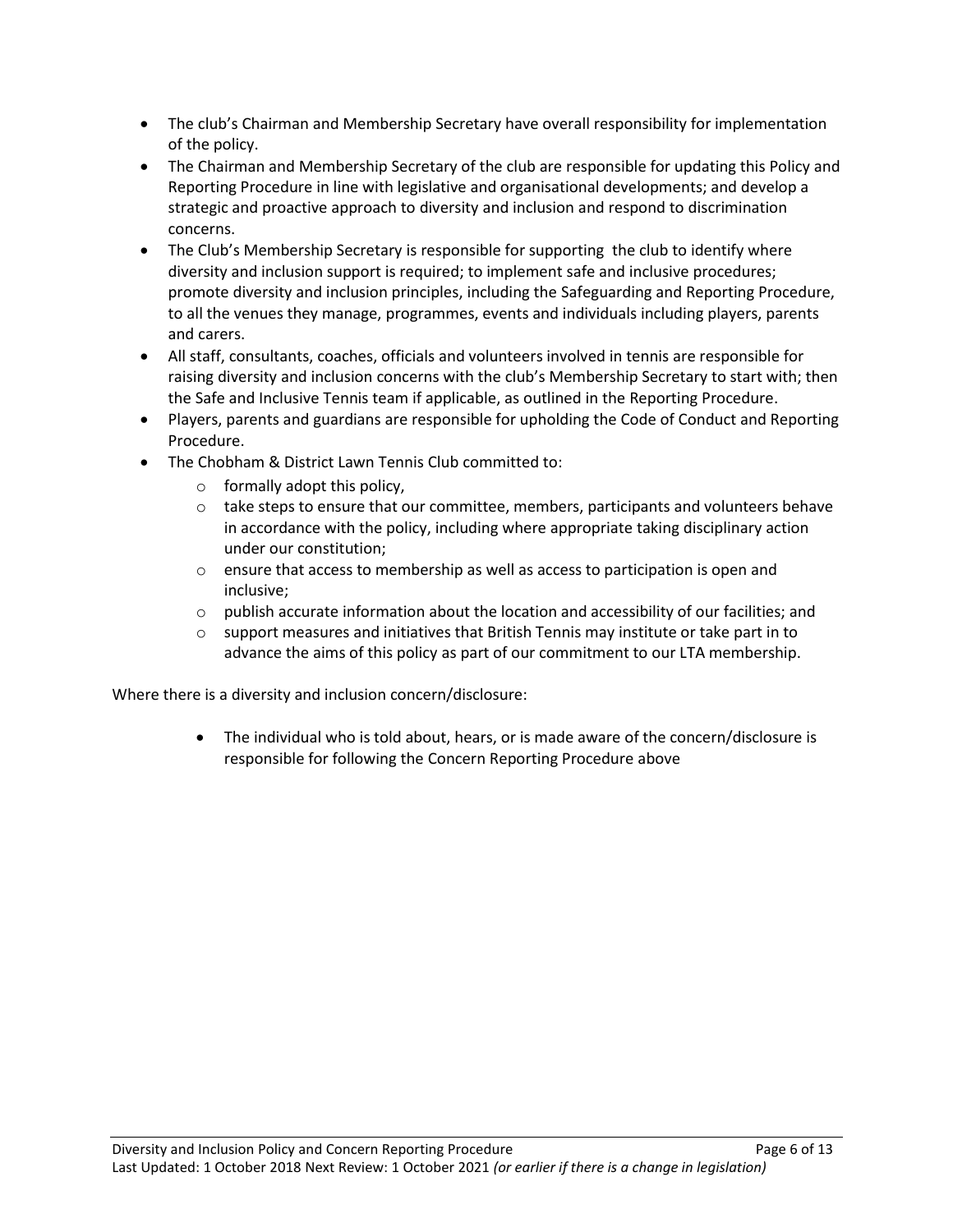#### **5. Breaches of the Diversity and Inclusion Policy, Standards, Code of Conduct and Reporting Procedure**

Where there are concerns that diversity and inclusion good practice has not been followed, all staff are encouraged to follow your club's whistleblowing policy; consultants, coaches, officials, volunteers and players are encouraged to:

1. Complain directly to the person or organisation and seek resolution. In the first instance, this can often resolve many disputes or concerns.



2. If required, you can contact the LTA Safe and Inclusive Tennis Team: safeandinclusive@lta.org.uk they can assist in liaising with the club and investigating the matter. Alternatively, the NSPCC Whistleblowing advice line: 0800 028 0285; help@nspcc.org.uk can be contacted.



If someone comes to you with a concern around discrimination, listen to their complaint, reassure them and advise them of the routes listed above (1-3).

Breaches of this Policy and/or failure to comply with the outlined responsibilities may result in the following by the LTA, Tennis Scotland, Tennis Wales and/or the Tennis Foundation:

- Venues Potential removal of LTA accreditation
- Staff disciplinary action leading to possible dismissal and legal action.
- Contracted consultants, officials and coaches termination of current and future roles within all four organisations and possible legal action.
- Recruited volunteers, including councillors and board members termination of current and future roles within all four organisations and possible legal action.

Actions taken by staff, consultants, volunteers, officials, coaches, venues, clubs and/or events outside of the LTA, Tennis Scotland, Tennis Wales and/or the Tennis Foundation that are seen to contradict this Policy may be considered a violation of this Policy.

Where an appeal is lodged in response to a safeguarding decision made by the LTA Safe and Inclusive Tennis Team and Safeguarding and Protection Committee and/or Licensing and Registration Committee, an independent appeal body such as Sport Resolutions may be used. Their decision is final.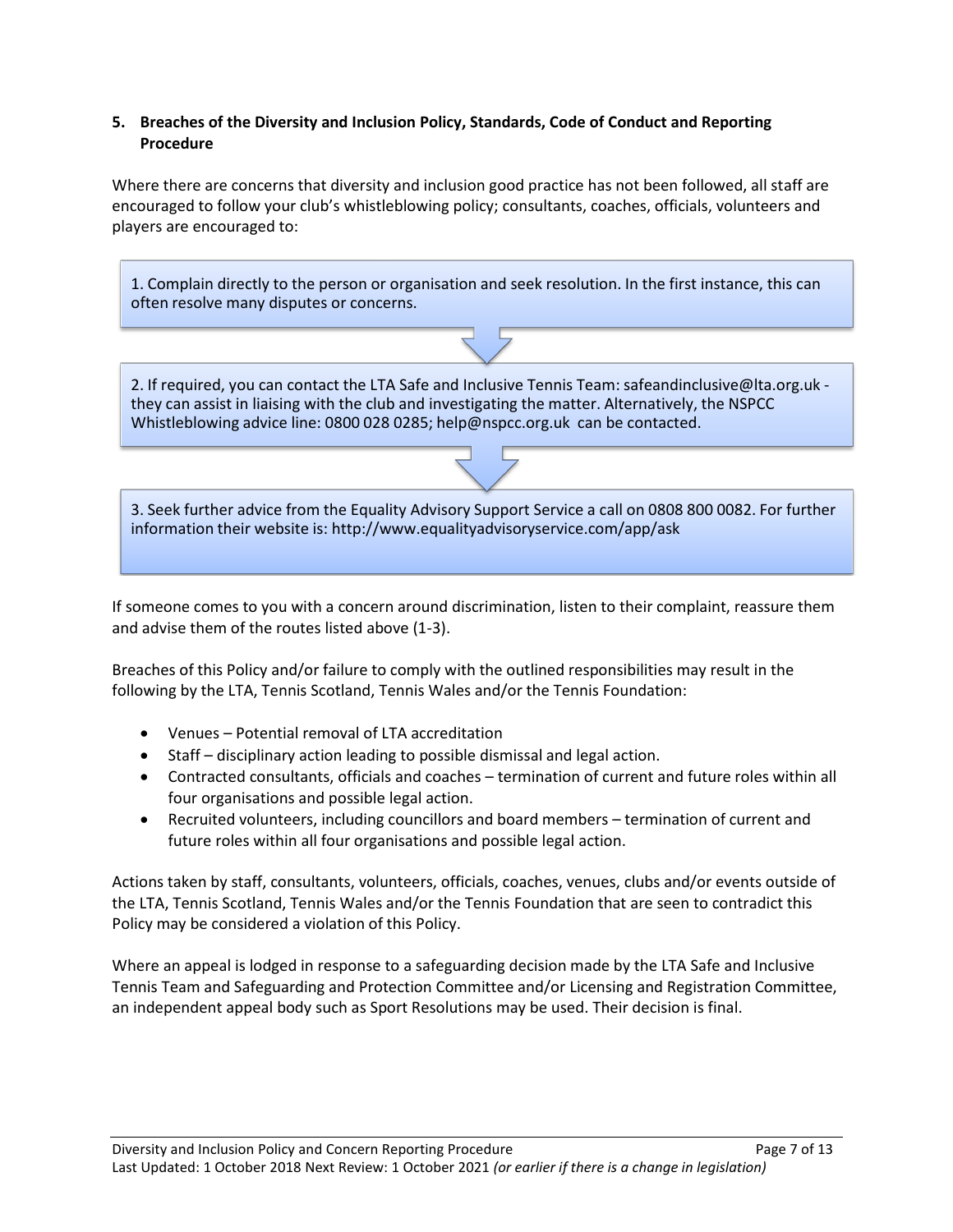#### **6. Related policies and guidance**

- 
- 
- Whistle-blowing Policy

## **Safe and Inclusive**

#### **Chobham & District Lawn Tennis Club Code of Conduct**

- Prioritise the well-being of all children and adults at all times
- Be a positive role model. Act with integrity, even when no one is looking
- Help to create a safe and inclusive environment both on and off court and promote the
- Fair Play values: enjoy; respect
- Value and celebrate diversity and make all reasonable efforts to meet individual needs
- Keep clear boundaries between your professional and personal life, including on social media
- Check you have the relevant consent from parents/carers, children and adults before taking or
- using photos and videos
- Ensure your own roles and responsibilities, and those of everyone you are responsible for, are
- clearly outlined and everyone has the information, training and support to carry them out
- Where possible, do not be alone with a child or adult at risk; if you have to be alone with a child or adult at risk; let someone know such as a carer, club secretary, volunteer etc.
- Do not abuse, neglect, harm or discriminate against anyone; or act in a way that may be
- interpreted as such\*
- Doing nothing is NOT an option: report all concerns and disclosures as soon as possible, following the Concern Reporting Procedure. If someone is in immediate danger, dial 999.

\*It is illegal to have a relationship with someone who is under 18 years old if you are in a position of trust; it is illegal to have a sexual relationship with anyone under the age of 16 whether they give consent or not.

This Code of Conduct should be interpreted in a spirit of integrity, transparency and common sense, with the best interests of children and adults at risk as the primary consideration.

Diversity and Inclusion Policy and Concern Reporting Procedure **Page 12** Page 8 of 13 Last Updated: 1 October 2018 Next Review: 1 October 2021 *(or earlier if there is a change in legislation)* 

- [Safeguarding Policy](https://www.lta.org.uk/globalassets/about-lta/safeguarding/british-tennis-safeguarding-policy.pdf) **Disciplinary Policy (See Club Constitution)** Disciplinary Policy (See Club Constitution)
- Data Protection Policy **Complaints Policy (See Club Constitution)** 
	-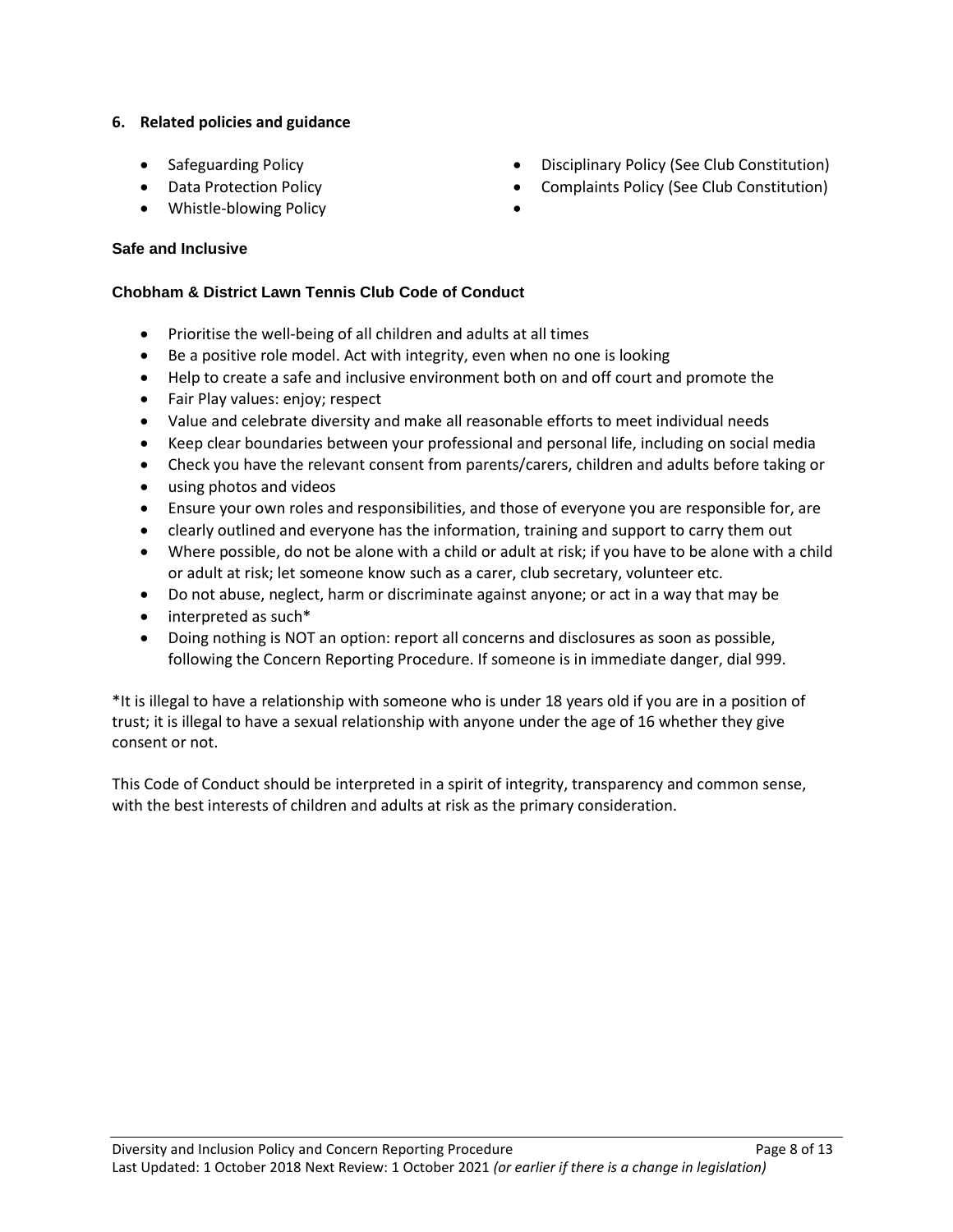#### **Appendix A:**

#### **Glossary of terms**

**Age:** This refers to a person belonging to a particular age group, which can mean people of the same age (e.g. 32-year old's) or range of ages (e.g. 18 - 30-year old's, or people over 50).

**Bisexual or Bi:** – refers to a person who has an emotional and/or sexual orientation towards more than one gender.

**Bullying:** can involve any form of physical, emotional, sexual or discriminatory abuse. It can also include cyber-bullying – using social media or mobile phones to perpetrate bullying.

**Direct discrimination:** treating someone less favourably than another person because of a protected characteristic.

**Disability:** A person having a physical or mental impairment that has a substantial and long-term adverse effect on that person's ability to carry out normal day-to-day activities.

**Discrimination:** treating someone in a less favourable way and causing them harm, because of their age, disability, gender reassignment, marriage or civil partnership, pregnancy or maternity, race, religion or belief, sex or sexual orientation.

**Discrimination by association:** discrimination against someone because they are associated with another person who possesses a protected characteristic.

**Discrimination by perception:** discrimination against someone because of the belief that someone possesses a protected characteristic.

**Diversity:** acknowledging and celebrating the differences between groups of people and between individuals**.**

**Equality**: treating everyone with fairness and respect and recognising and responding to the needs of individuals. Taking positive actions to address existing disadvantages and barriers affecting how people engage with and participate in tennis.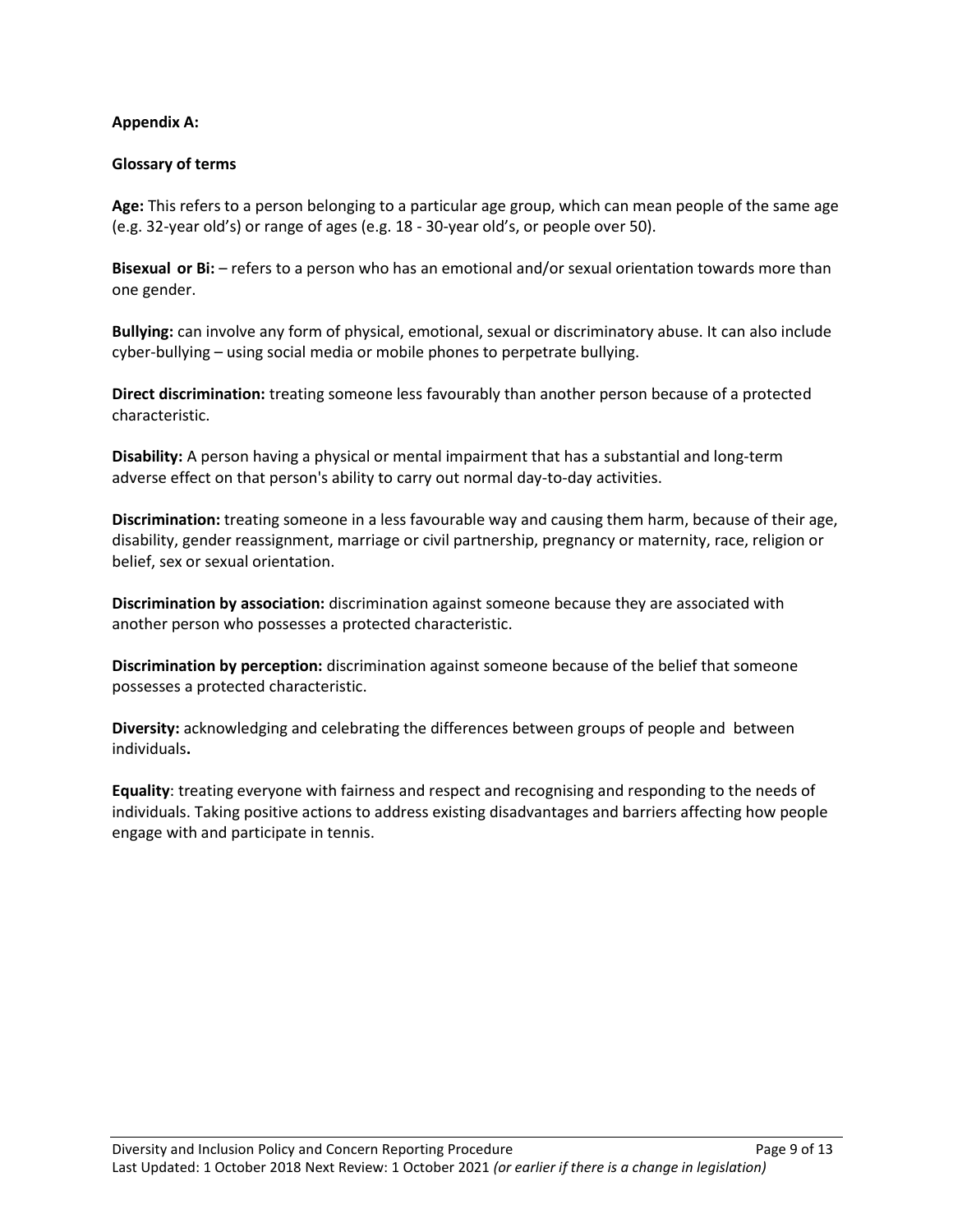**Ethnicity**: the social group a person belongs to, and either identifies with or is identified with by others, as a result of a mix of cultural and other factors including language, diet, religion, ancestry and physical features traditionally associated with race. Ethnicity is essentially self-defined and may change over time.

**Gay**: refers to a man who has an emotional, romantic and/or sexual orientation towards men. Also, a generic term for lesbian and gay sexuality - some women define themselves as gay rather than lesbian.

**Gender identity: t**his is an individual's internal self-perception of their own gender. A person may identify as a man, as a woman, as neither man or woman (non-binary) or as androgyne/polygender.

**Gender reassignment**: The process of changing or transitioning from one gender to another.

**Harassment:** unwanted conduct related to a relevant protected characteristic, which has the purpose or effect of violating an individual's dignity or creating and intimidating, hostile, degrading, humiliating or offensive environment for that individual or creates an intimidating, hostile, degrading, humiliating or offensive environment. The focus is on the perception of the complainant not the intent of the perpetrator. Employees can complain of behaviour they find offensive even if it is not directed at them.

**Hate crime:** crime that is targeted at a person because of hostility or prejudice towards that person's disability, race or ethnicity, religion or belief, sexual orientation or transgender identity. This can be committed against a person or property.

**Homophobia**: the fear, unreasonable anger, intolerance or/and hatred toward homosexuality, lesbian gay and bisexual people whether that person is homosexual or not.

**Inclusive leadership** – leaders who are aware of their own biases and preferences, actively seek out and consider different views and perspectives to inform better decision-making. They see diverse talent as a source of competitive advantage and inspire diverse people to drive organisational and individual performance towards a shared vision.

**An Inclusive Leader** – is a role model exemplar of inclusive behaviour; listens to and seeks out the views of diverse people and takes account of these views, without bias, in the decisions they make; appreciates that a diverse group of people will generate more creative solutions to problems and encourages this; inspires people through a shared vision of future success and motivates them to deliver it; leverages difference for high performance and provides responsive excellence to customers', clients' and service users' needs; provides positive feedback to boost people's self-efficacy; puts effort into helping diverse people identify their talents and develop them for performance now and future advancement; communicates authentically and honestly in a way that inspires trust, loyalty and wellbeing.

**Inclusion:** recognising that people from different backgrounds may have difference needs and expectations and may experience barriers in trying to access tennis. An inclusive venue is one that takes steps to attract and engage with people from many different backgrounds and meet their needs so that everyone has a positive experience and has the opportunity to achieve their potential.

**Indirect discrimination:** a practice, policy or rule which applies to everyone in the same way, but that has a worse effect on some people than others.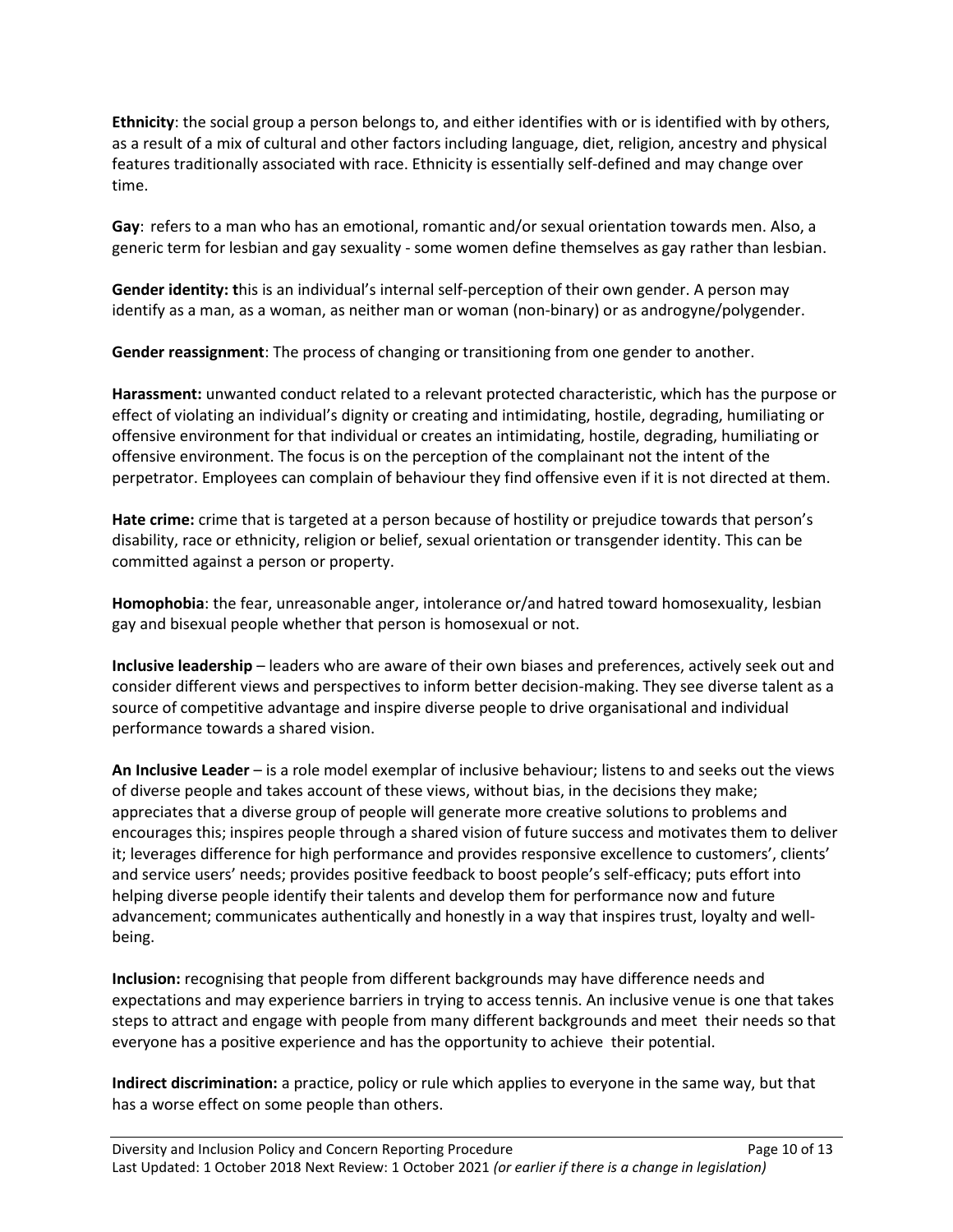**LGBTQ:** an acronym for Lesbian, Gay, Bisexual, Trans and Questioning.

**Lesbian**: a woman who has an emotional romantic and /or sexual orientation towards women.

**Monitoring equality**: refers to data collection and analysis to check if people with protected characteristics are participating and being treated equally. For example: monitoring of the number of people with a disability who play tennis at our venue.

**Non-binary** – an umbrella term for a person who does not identify as only male or only female, or who may identify as both.

**Positive action:** a range of lawful actions that seek to overcome or minimise disadvantages (for example in employment opportunities) that people who share a protected characteristic have experienced, or to meet their different needs.

**Pregnancy and maternity**: pregnancy is the condition of being pregnant or expecting a baby. Maternity refers to the period after the birth, and is linked to maternity leave in the employment context. In the non-work context, protection against maternity discrimination is for 26 weeks after giving birth, and this includes treating a woman unfavourably because she is breastfeeding.

**Questioning**: it refers to the process of exploring your own sexual orientation and/or gender identity.

**Race:** refers to the protected characteristic of race. It refers to a group of people defined by their race, colour, and nationality (including citizenship) ethnic or national origins.

**Radicalisation, extremism and terrorist behavior**: Radicalisation is the process by which a person comes to support terrorism and/or forms of extremism. Extremism is vocal or active opposition to fundamental British values, including democracy, the rule of law, individual liberty and mutual respect and tolerance of different faiths and beliefs. There is no single way to identify an individual who is likely to be susceptible to extremist ideology. The internet and the use of social media can be a major factor in the radicalisation of people.

**Reasonable adjustment**: What is considered reasonable will depend on all the circumstances of the case including the size of an organisation and its resources, what is practicable, the effectiveness of what is being proposed and the likely disruption that would be caused by taking the measure in question as well as the availability of financial assistance

**Religion or belief:** religion has the meaning usually given to it but belief includes religious and philosophical beliefs including lack of belief (e.g. atheism). Generally, a belief should affect your life choices or the way you live for it to be included in the definition.

**Sex:** refers to the biological makeup such as primary and secondary sexual characteristics, genes, and hormones. The legal sex is usually assigned at birth and has traditionally been understood as consisting of two mutually exclusive groups, namely men and women.

**Sexual orientation:** a person's emotional, romantic and/or sexual attraction to another person. **Trans:** an umbrella term to describe people whose gender is not the same as, or does not sit comfortably with, the sex they were assigned at birth. Trans people may describe themselves using one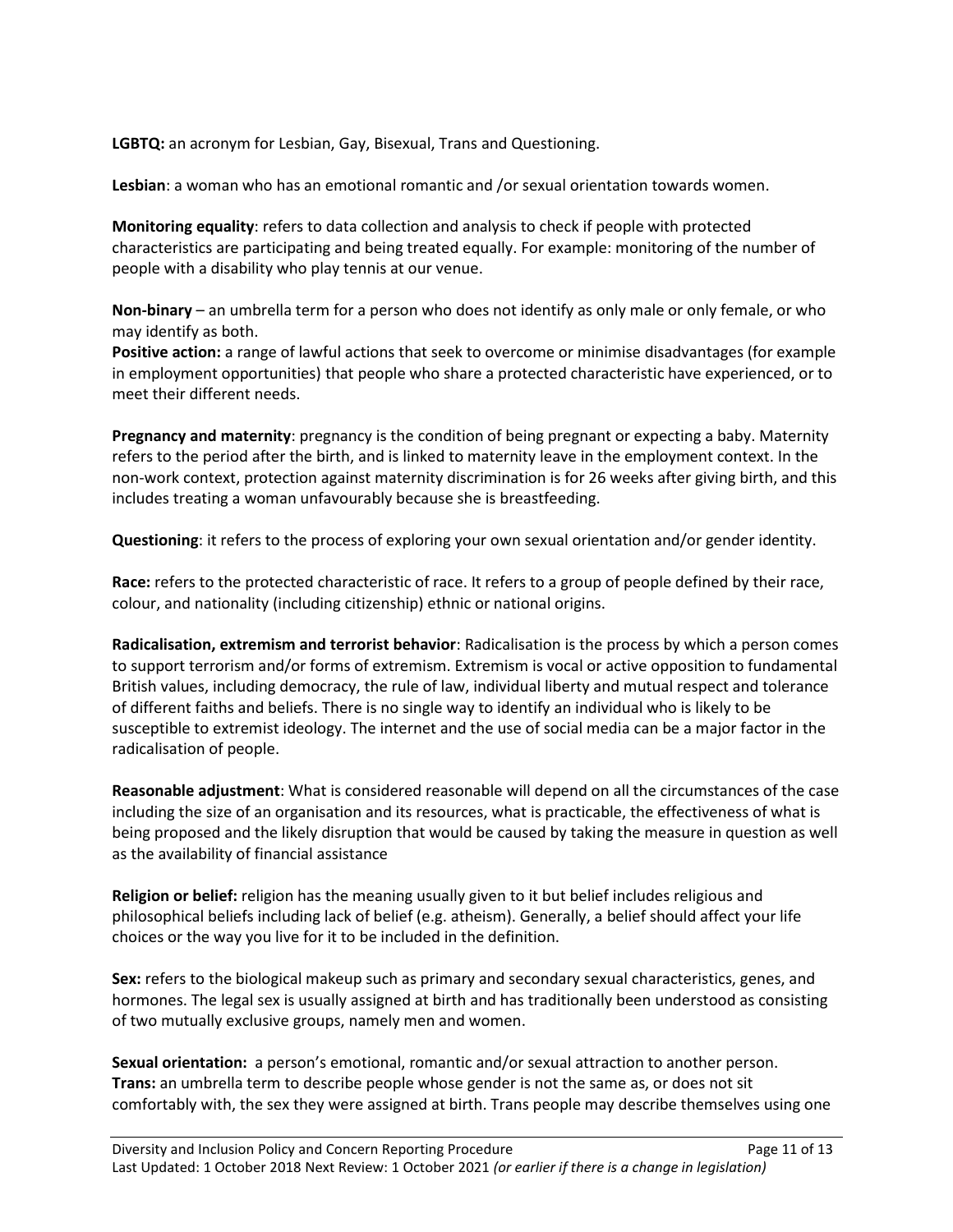or more of a wide variety of terms, including (but not limited to) transgender, cross dresser, non-binary, genderqueer (GQ).

**Transphobia**: the fear, unreasonable anger, dislike, intolerance or/and hatred toward trans people, whether that person has undergone gender reassignment or is perceived to have done that.

**Transsexual Person:** someone who has started the process of changing their gender identity is undergoing or has undergone gender reassignment.

**Unconscious bias or implicit bias:** this refers to a bias that we are unaware of, and which happens outside of our control. It is a bias that happens automatically and is triggered by our brain making quick judgments and assessments of people and situations, influenced by our background, cultural environment and personal experiences.

**Victimisation:** when someone is treated badly because they have made or supported a complaint or grievance.